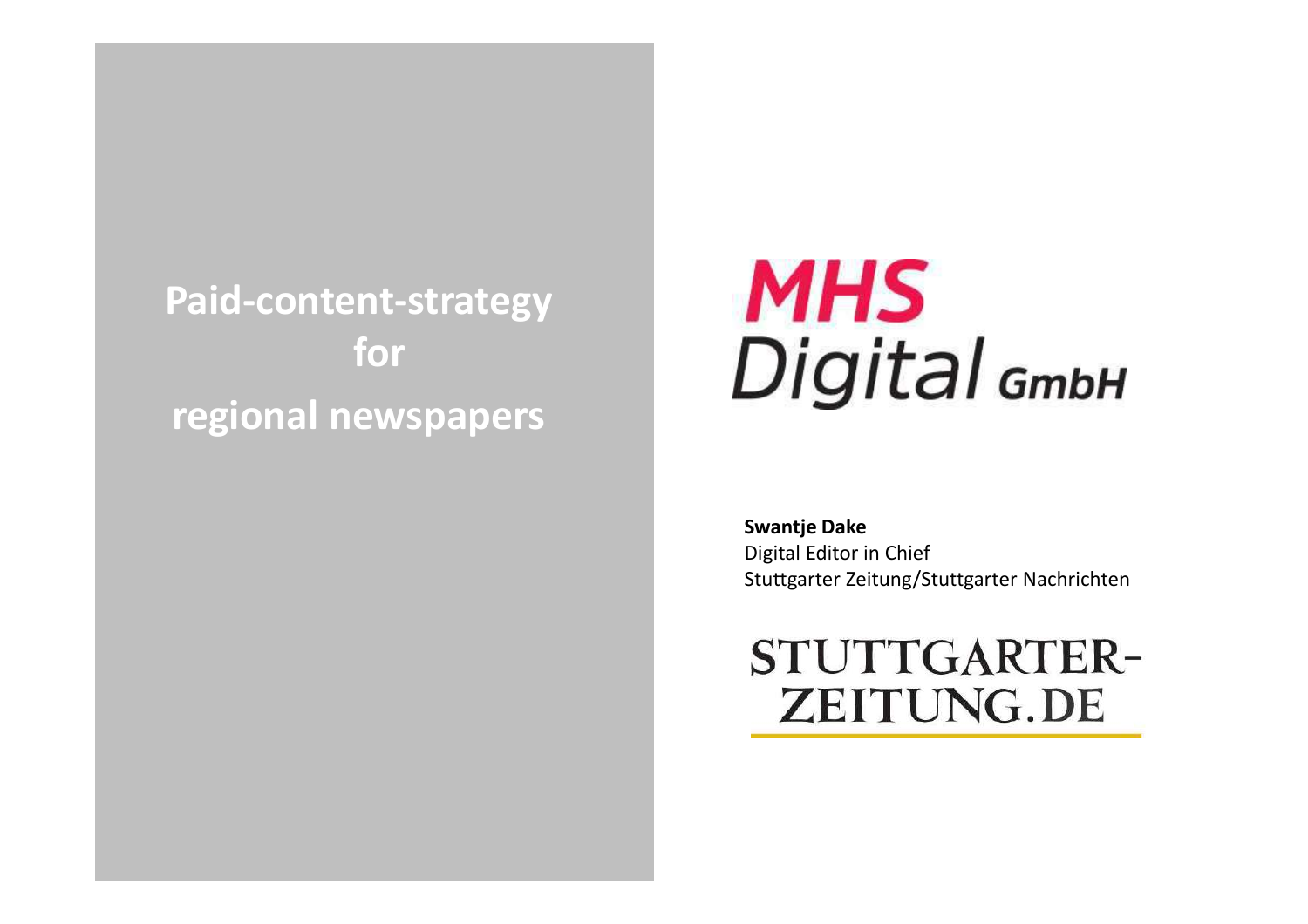## **STUTTGARTER ZEITUNG – PART OF THE SWMH GROUP**

# **STUTTGARTER-ZEITUNG.DE**

- »Part of the SWMH Group
- »Place of Business: Stuttgart, Germany
- » Market Setting: regional newspaper with focus on local and regional newspapers, as well the Süddeutsche Zeitung and some special interest magazines
- »StZ-Print: 100.000 circulation / Digital: 16.700 subscribers (14.6000 e-paper, 2.100 so called digital-only)
- »Stuttgarter Nachrichten: same editorial departement, different strategy (reach, focus on locality)



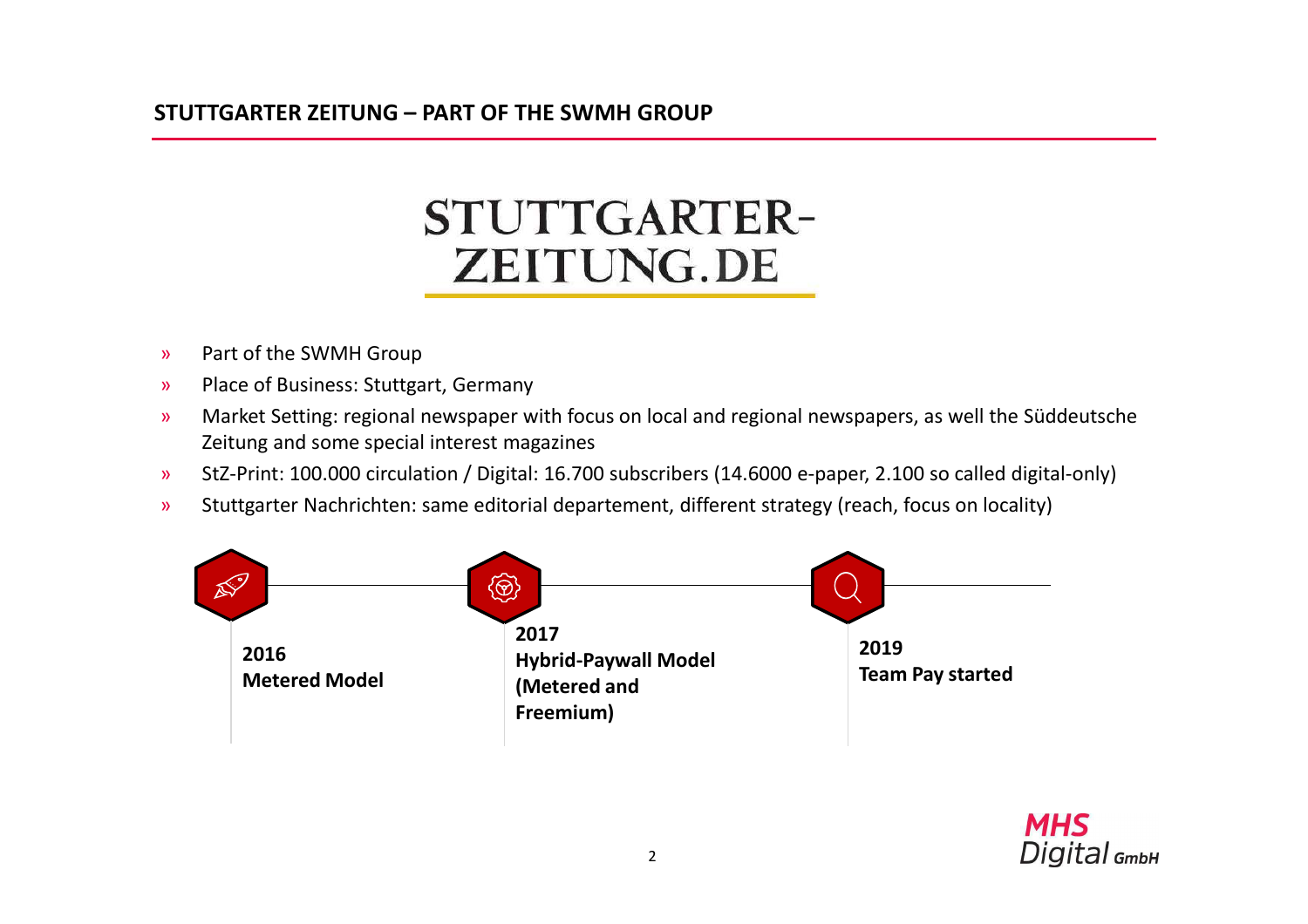

**MHS**<br>Digital <sub>GmbH</sub>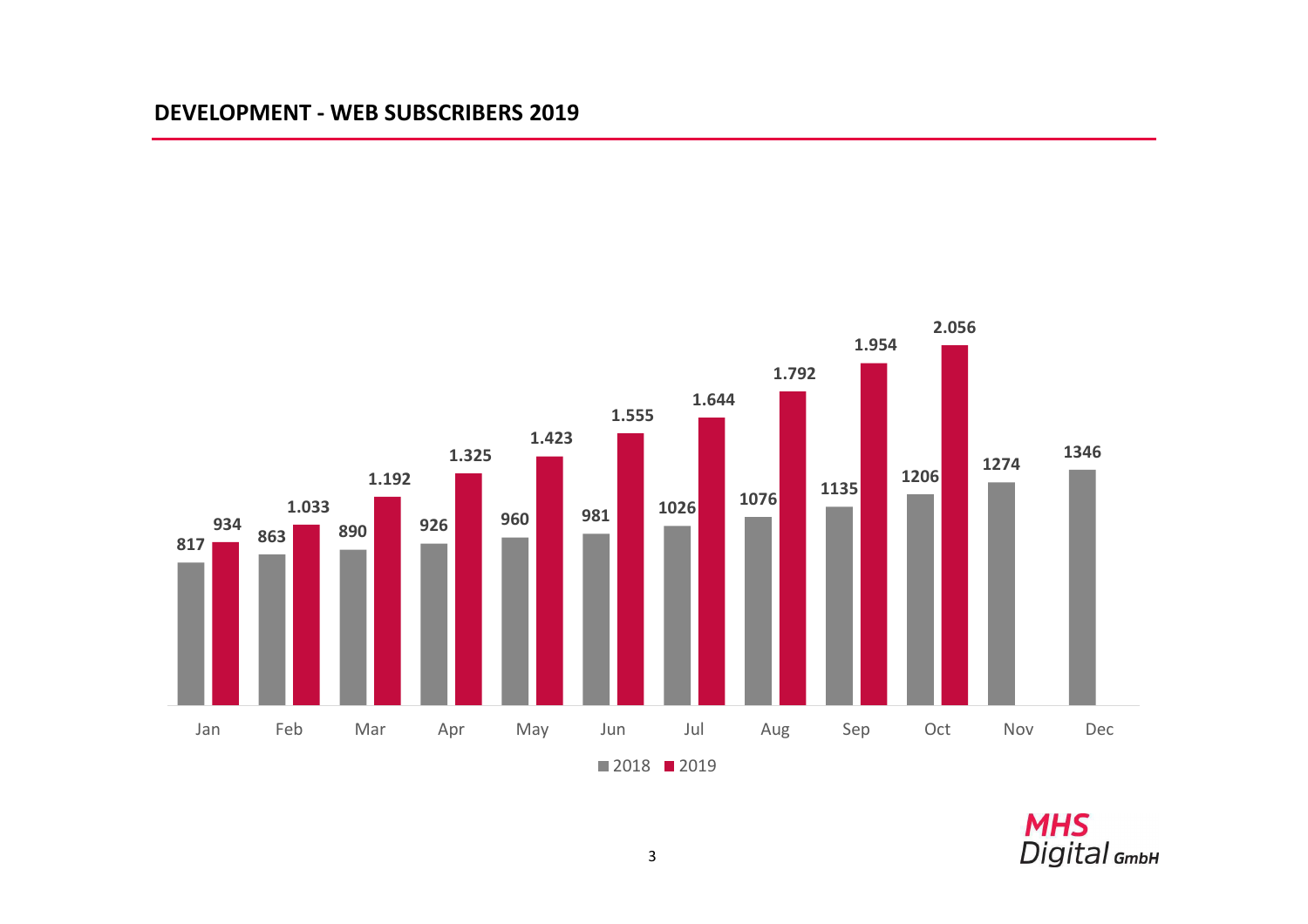# **WHAT MAKES A GOOD PLUS ARTICLE FOR THE STZ?**

### **REGARDING REACH**

»Criteria for Plus: Emotional, regional, exclusive, relevant for everyday-life, special perspective



#### Trigema-Chef Wolfgang Grupp Der König von Burladingen

Von Christine Keck (Text) und Gottfried Stoppel (Fotos) - 23. Oktober 2019 - 15:20 Uhr Sein Maskottchen ist ein Affe, sein Markenzeichen der Maßanzug: Trigema-Chef Wolfgang

Grupp ist so altmodisch, dass es bestechend ist. Nun feiert seine Firma ihr 100-jähriges Bestehen.



Wolfgang Grupp schaut vom Firmerhelikopter aus auf sein parkähnliches Anwesen in Burladingen

#### Wohnen in schönen Gebäuden Schmuckes Haus aus den 50er Jahren

Von Nicole Galombek - 12. Juli 2019 - 15:00 Uhr

**StZPlus** 

Es muss nicht immer ein neues Haus vom Architekten sein: So wurde aus einem altmodischen Bau aus den 1950er Jahren ein zeitgemäß stilvolles Einfamilienhaus für eine vierköpfige Familie.

**StZPlus** 



Die Besitzer des Hauses betonen den Charme des Hauses aus den 50em mit Accessoires und Möbeln



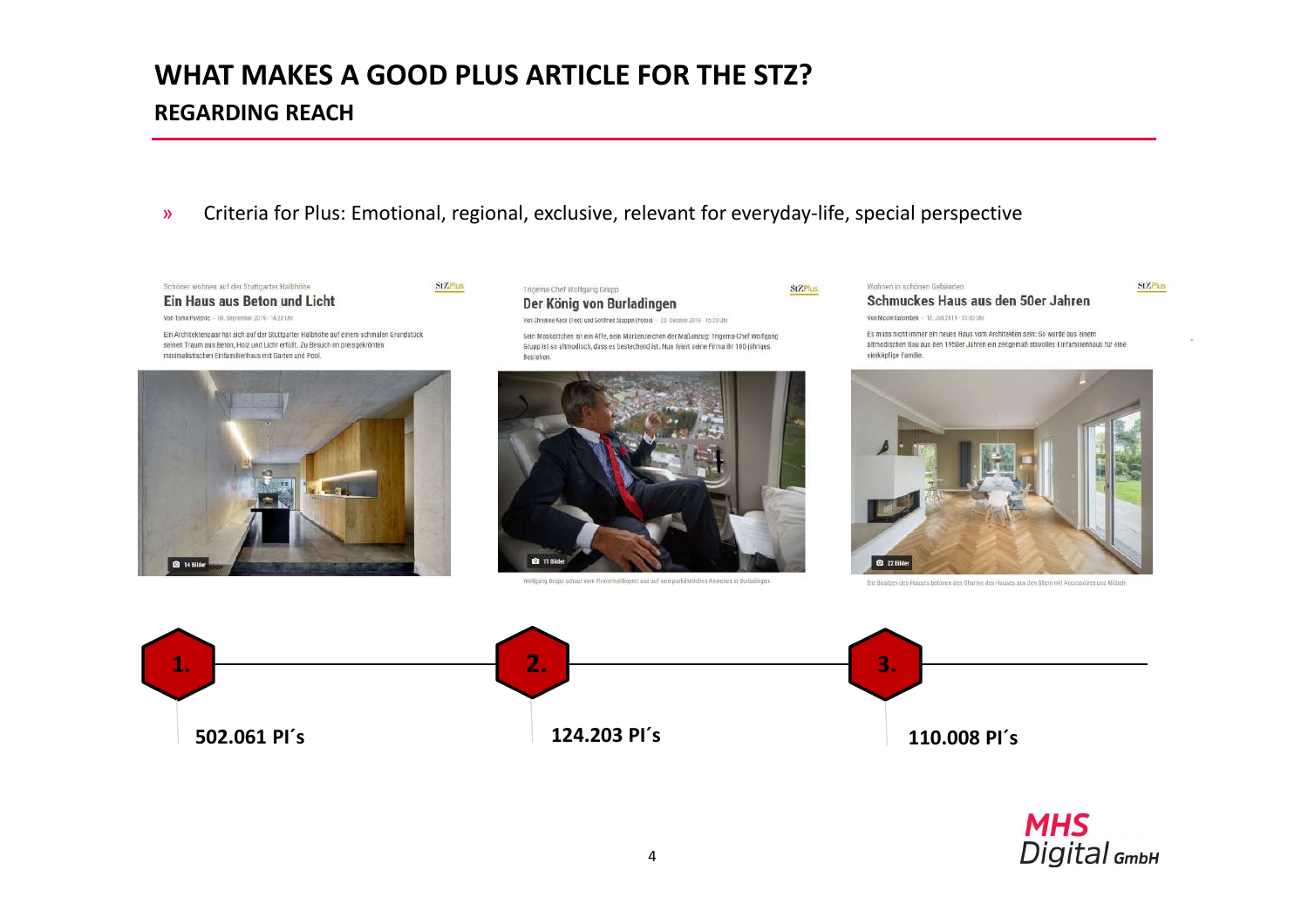# **WHAT MAKES A GOOD PLUS ARTICLE FOR THE STZ?**

### **REGARDING PAYWALL OFFER CLICKS**

#### Ungewöhnliche Wohngemeinschaft

**StZPlus** 

#### Freie Liebe in Stuttgart-Ost

Von Erdem Gökalp - 25. Oktober 2019 - 14:12 Uhr

Vier Frauen und ein Mann leben auf der Uhlandshöhe in einer offenen Beziehung. Kann das dauerhaft funktionieren?



#### **Bluttat in Stuttgart** Opfer wird auf offener Straße niedergestochen

Von Wolf-Dieter Obst - 31, Juli 2019 - 23:06 Uhr

Grausame Szenen erschüttern den Stadtteil Fasanenhof: Ein Mann wird auf der Straße vor einem Wohnblock mit einem Langmesser niedergestochen. Zeugen müssen die Bluttat hilflos mitansehen.



**StZPlus** 



Kommentar

Zur Mitgliederversammlung des VfB

#### Wolfgang Dietrich muss zurücktreten

Von Peter Stolterfoht - 14. Juli 2019 - 20:12 Uhr

Mit dem 70-Jährigen Wolfgang Dietrich an der Spitze kommt der VfB Stuttgart nicht zur Ruhe - das hat auch die turbulente Mitgliederversammlung gezeigt, die wegen technischer Probleme abgebrochen werden musste.

**StZPlus** 



**Wolfgang Dietrich** Präsident



5

**MHS** Digital GmbH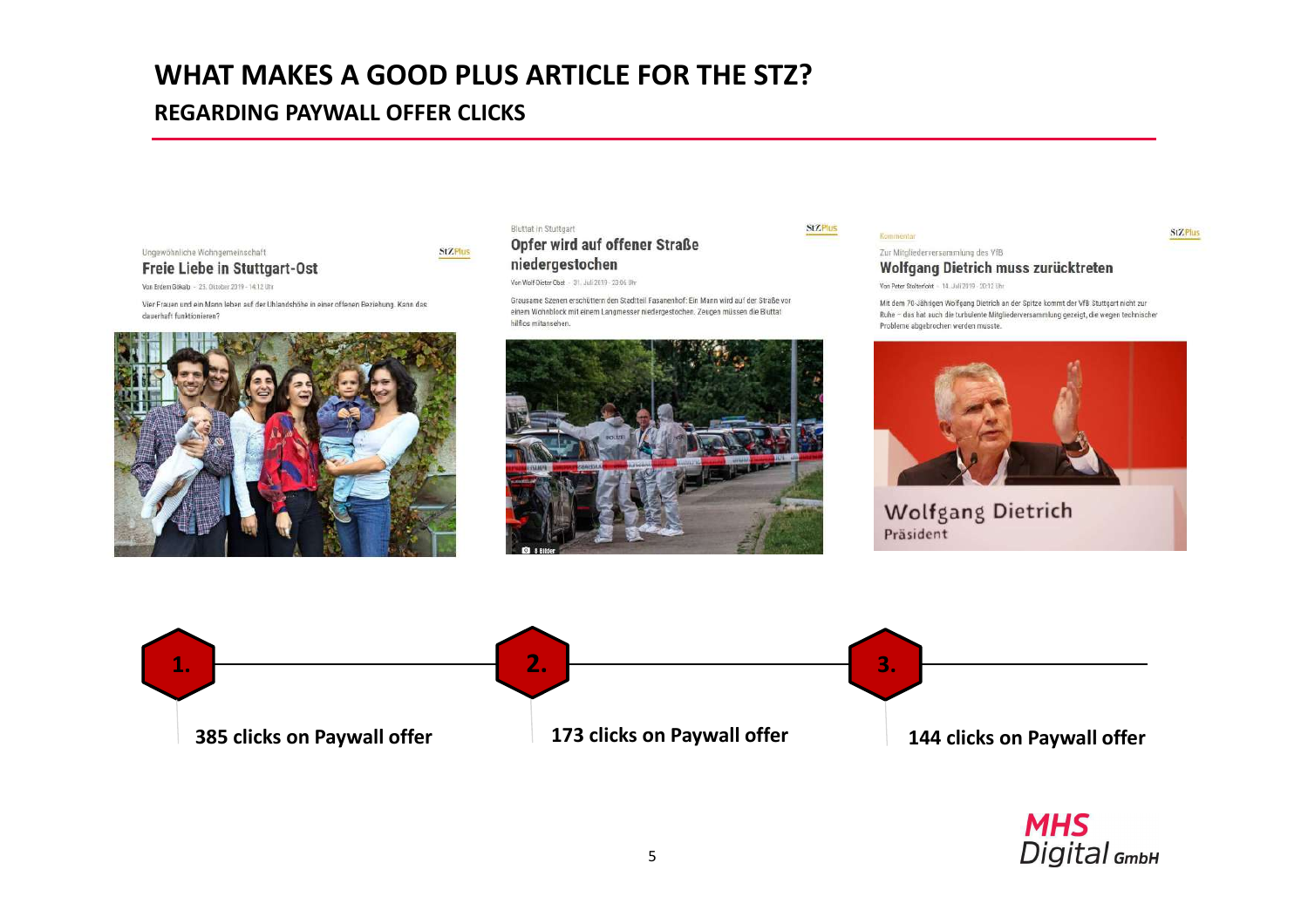# **VISITS IN MIO./MONTH PER OKTOBER 2019 REACH STZ | 2015-2019**



Monthly Average/Year

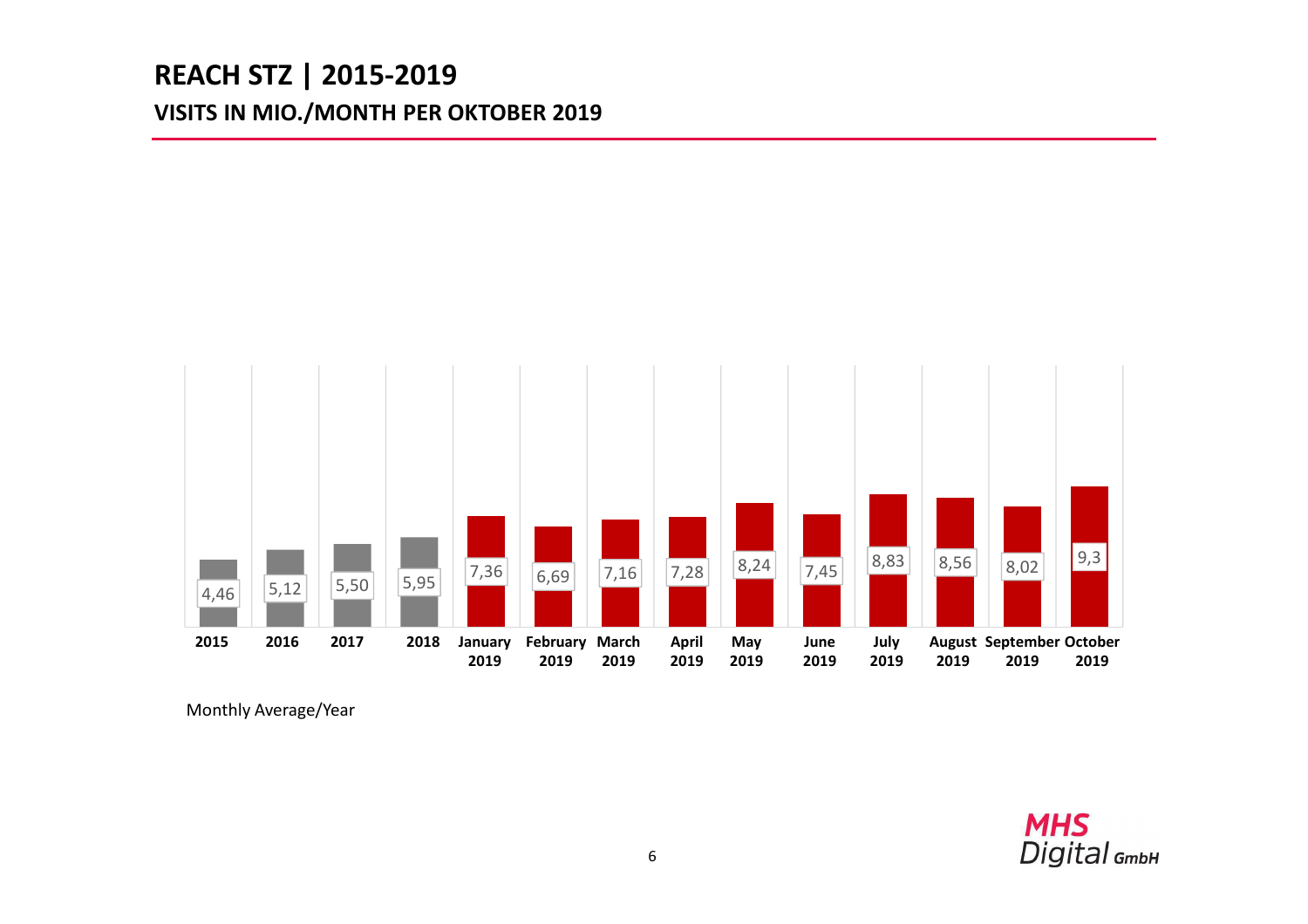## **STZ PLUS 2019 – SMALL STEPS TO SUCCESS**



**MHS Digital GmbH**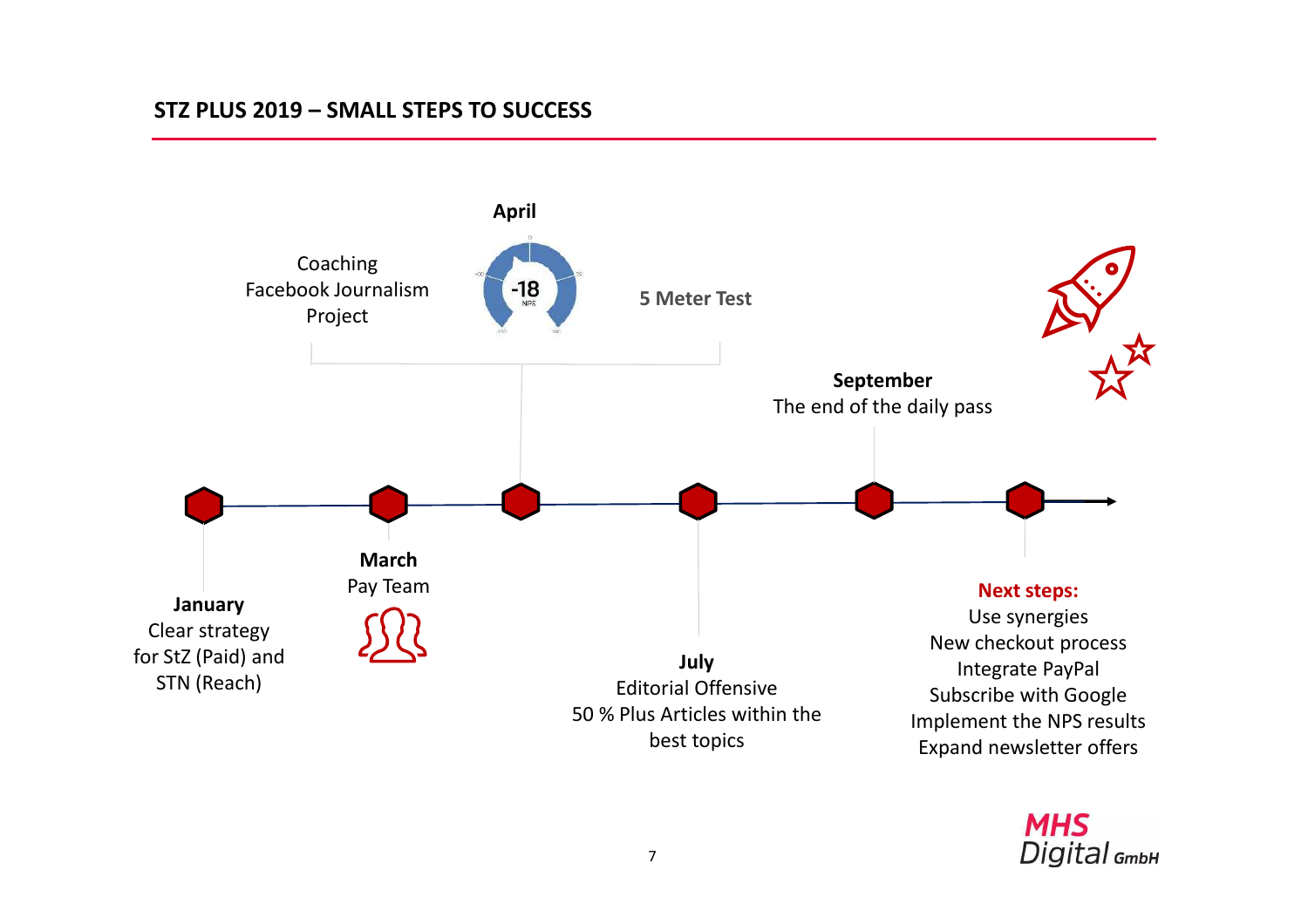

- »Increase newsletter subscriptions<br>Crucial digital strategy instrument
- »



Engagement and digital subscriptions!

facebook Journalism Project



# **Project**

- »Project Team: 10 Employees / 5 Departments / 6 Months
- »Starting with: 1.238 subscriptions StZ-Daily, status end of October: 16.622 subscriptions
- »Nine Newsletters: Cars, literature, Stadtkind, VfB, Sunday – more to come
- »Opening rates between 40 - 60 %



- »November: Newsletter campaign Print/Digital
- »Optimize the editorial aspect
- »More newsletters
- »Implement the project into daily routine

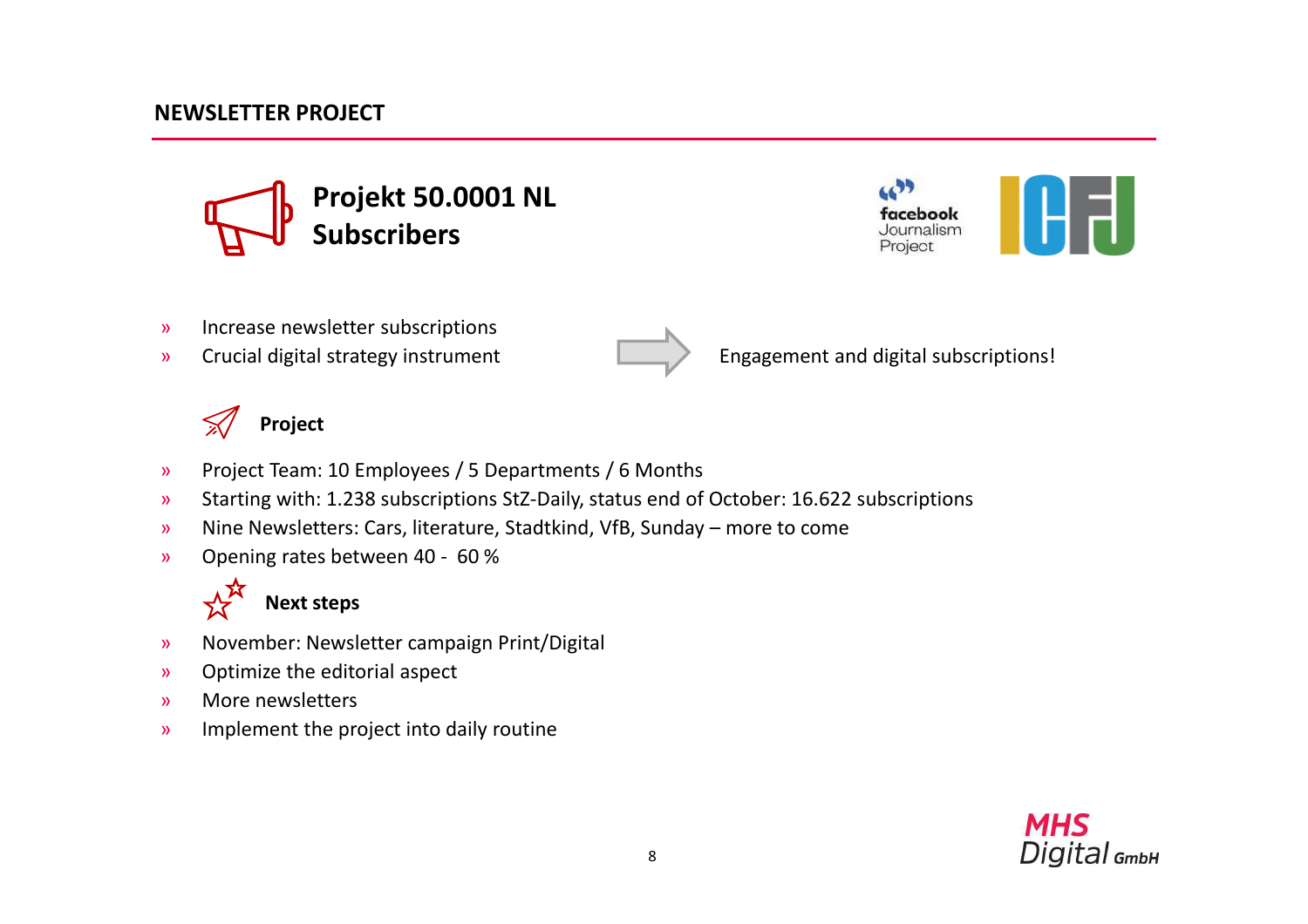**Ziel: 50.001**

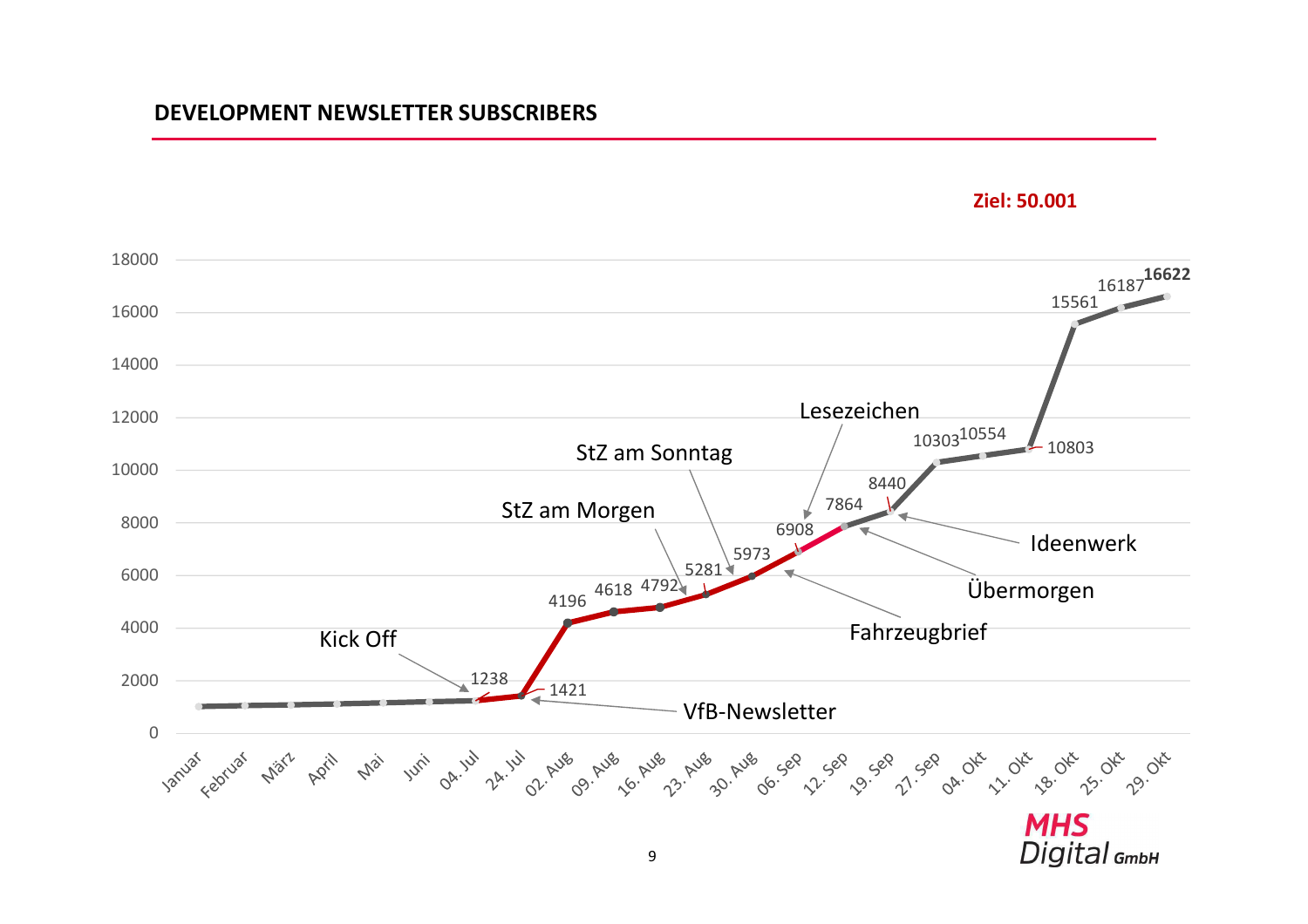- »1. The organisation needs a clear goal – data is always a good goal!
- »2. Prove your assumptions with tests (z.B. A/B Test)
- »3. Base decisions on data
- »4. "Content is king, but distribution is the queen." *(Dan Oschinsky, The NewYorker)*
- »5. Interdisciplinary teams lead to success
- »6. "Get everybody on the bus."
- »7. Create a finishline. Set goals!
- »8. Don't be afraid! Be fast!
- »9. It's okay to fail …
- »10. … but fail fast!